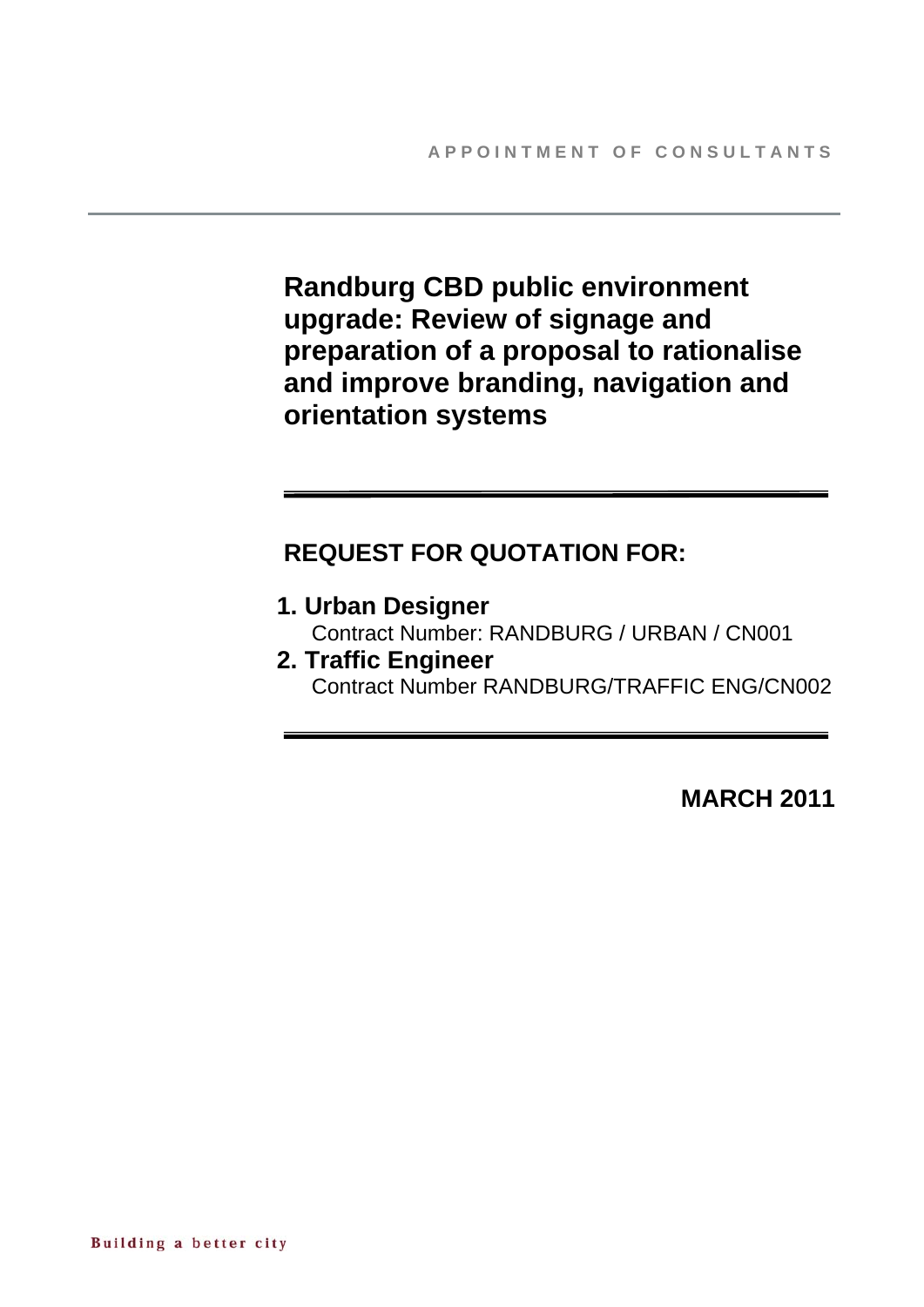## **TABLE OF CONTENT**

|    |                                                                                                                                                          | Page No.                                                |
|----|----------------------------------------------------------------------------------------------------------------------------------------------------------|---------------------------------------------------------|
|    | <b>COPY OF ADVERT</b>                                                                                                                                    |                                                         |
| 1. | <b>INTRODUCTION</b>                                                                                                                                      | 4                                                       |
| 2. | <b>PROJECT INFORMATION</b>                                                                                                                               | 4                                                       |
|    | 2.1. Background<br>2.2. Purpose of Initiative<br>2.3. Development Outcomes<br>2.4. Location                                                              | 6<br>6<br>$\bf 6$<br>6                                  |
|    | 3. APPOINTMENT<br>3.1. Urban Designer<br>3.2. Traffic Engineer<br>3.3. Notes                                                                             | 6<br>$\overline{7}$<br>$\overline{7}$<br>$\overline{7}$ |
| 4. | <b>PRICING</b>                                                                                                                                           | $\overline{7}$                                          |
|    | 4.1. Urban Designer and Traffic Engineers<br>4.2. Notes                                                                                                  | 7<br>8                                                  |
| 5. | <b>PROGRAM</b>                                                                                                                                           | 9                                                       |
| 6. | PRESENTATION OF PROPOSALS                                                                                                                                | 9                                                       |
| 7. | <b>ASSESSMENT CRITERIA</b>                                                                                                                               | 10                                                      |
|    | 7.1<br>Technical<br>7.2 BEE Status<br>7.3<br><b>Price and Empowerment</b>                                                                                | 11<br>11<br>11                                          |
| 8. | <b>CLOSING DATE, TIME AND VENUE FOR SUBMISSIONS</b>                                                                                                      | 12                                                      |
|    | <b>ANNEXURES</b>                                                                                                                                         |                                                         |
|    | <b>Consultants Information</b><br>A<br>- 11<br>В<br>$\mathcal{L}$<br><b>BEE Declaration</b><br>$\sim$<br>Deelevetten of luteveet<br>$\sim$ $\sim$ $\sim$ |                                                         |

- **C : Declaration of Interest**
- **D : Declaration of Past SCM Practices<br>
E : Declaration of Procurement above<br>
F : Contract Form Declaration of Procurement above R10m**
- 
- **G : Tax Clearance Requirements**
- **F** : Contract Form<br> **G** : Tax Clearance <br> **H** : Conditions of C **H : Conditions of Contract**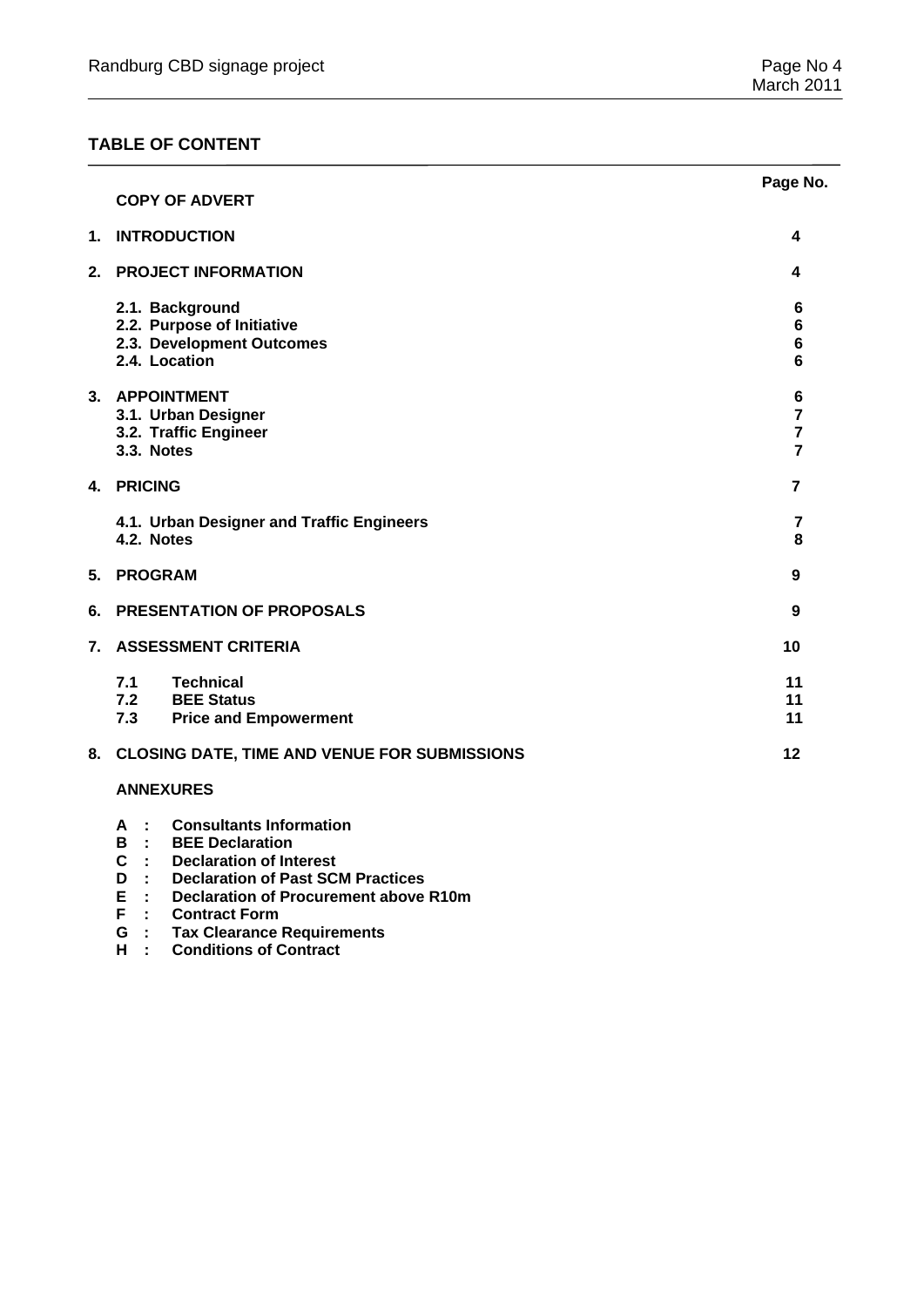#### **1. INTRODUCTION**

#### **Quotation Notice**

The JDA is requesting quotations from traffic engineers and urban designers to review the signage across the Randburg CBD and propose a concept design and implementation plan to rationalise and improve the branding, orientation and navigation systems as part of a phased public environment upgrading programme.

#### **"Quotation for Contract No. Randburg / Urban/CN001**

#### **"Quotation for Contract No. Randburg /Traffic Eng/ CN002**

Experienced companies and / or joint ventures, with suitably qualified and registered professionals, and with a proven track record of delivery are hereby invited to serve as the professional team for the review, rationalisation and improvement of signage in the Randburg CBD for implementation as part of a phased public environment upgrading programme.

The geographical area is the Randburg CBD as defined in the Randburg CBD Urban Development Framework (2010).

The aims of the project are to:

- a) Improve the visual appearance of the Randburg CBD by identifying actions to reduce clutter due to signs and illegal advertising, and rationalise orientation and navigation systems
- b) Promote the Randburg brand throughout the area by proposing signage guidelines and concept designs for gateway, landmark and public art elements.
- c) Establish new information, navigation and orientation signage systems that serve both pedestrians and drivers; and improve the experience of public transport commuters in particular.

Preference will be given to tenderers who have Black Equity Ownership, Black Executive Management and General Workforce participation.

The physical address for collection of request for quotation documents is:

Johannesburg Development Agency 3 President Street The Bus Factory NEWTOWN 2000

#### **Documents may be collected during working hours after 12:00pm from Friday 18 March 2011**

There is no charge for the collection of the documents. Documents can be downloaded from the JDA website and the CD containing the Randburg UDF can be collected from the office.

Queries relating to the issue of these documents may be addressed to Ms Celestine Mouton, Tel (011) 688 7851, Fax: (011) 688 7899, email cmouton@jda.org.za

**The closing time for receipt of tenders is 12:00pm on Monday 04 April2011.** Telegraphic, telephonic, telex, facsimile, e-mail and late tenders will not be accepted.

Tenders must only be submitted on the tender documentation that is issued. The retyping of the tender document is not permitted.

Requirements for sealing, addressing, delivery, opening and assessment of tenders are stated in the Tender Data.

The JDA's selection of qualifying tenders will be at the JDA's sole discretion and will be final. The JDA does not bind itself to accept any particular tender and correspondence will be entered into with successful tenderer.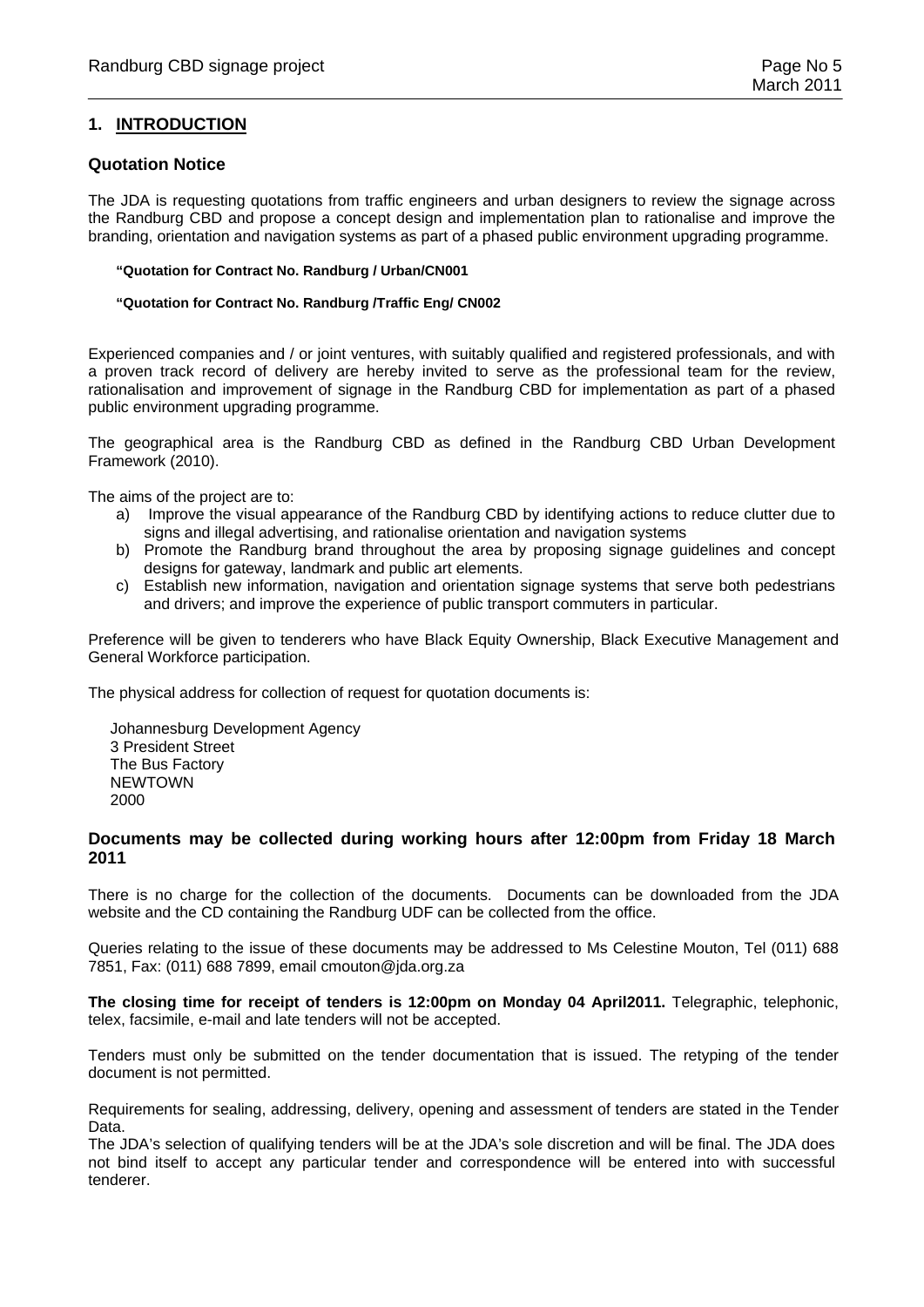## **2. PROJECT INFORMATION**

## **2.1 Background**

The Randburg CBD has experienced more than two decades of decline and underdevelopment due to several factors ranging from property trends, lack of maintenance (of buildings and the public environment), competition with other retail and office nodes, and relocation of several key government functions. In particular, office rentals remain depressed compared to other decentralised office nodes like Sandton, Fourways, Melrose Arch and even Braamfontein; and retail activity in Randburg has declined over this period.

The new Randburg Urban Development Framework (UDF), approved by Council in July 2010, cites a lack of consensus and buy-in from stakeholders on key development proposals and a lack of urban management outside of the CID area as the main reasons for the ongoing decline. The UDF has identified a need to rationalise and improve signage and gateways in the Randburg CBD, and property owners have also identified this as a priority for public environment upgrading.

#### **2.2 Purpose of Initiative**

## **The project's overall conceptual objectives are to:**

- Improve the visual landscape in the Randburg CBD
- Define and brand the area as an attractive business and commercial centre in order to promote investor and public confidence in these areas.

• Improve the experience of public transport commuters and pedestrians in the Randburg CBD by strengthening legibility, information, orientation and navigation systems.

#### **The project will seek to:**

- Improve signage systems in the area
- Make the Randburg brand more visible and recognisable.

#### **2.3 Development Outcomes**

The long term implementation plan of Randburg will link directly with the JDA's strategic objectives namely:

- a) To promote economic growth through the development or promotion of efficient business environments in Johannesburg;
- b) To promote economic empowerment through the structuring and procurement of JDA projects, their management, etc.;
- c) To promote productive partnerships and cooperation between all relevant stakeholders on areas based initiatives;
- d) To facilitate public and private investment;
- e) To promote and market the businesses, assets and opportunities of the area;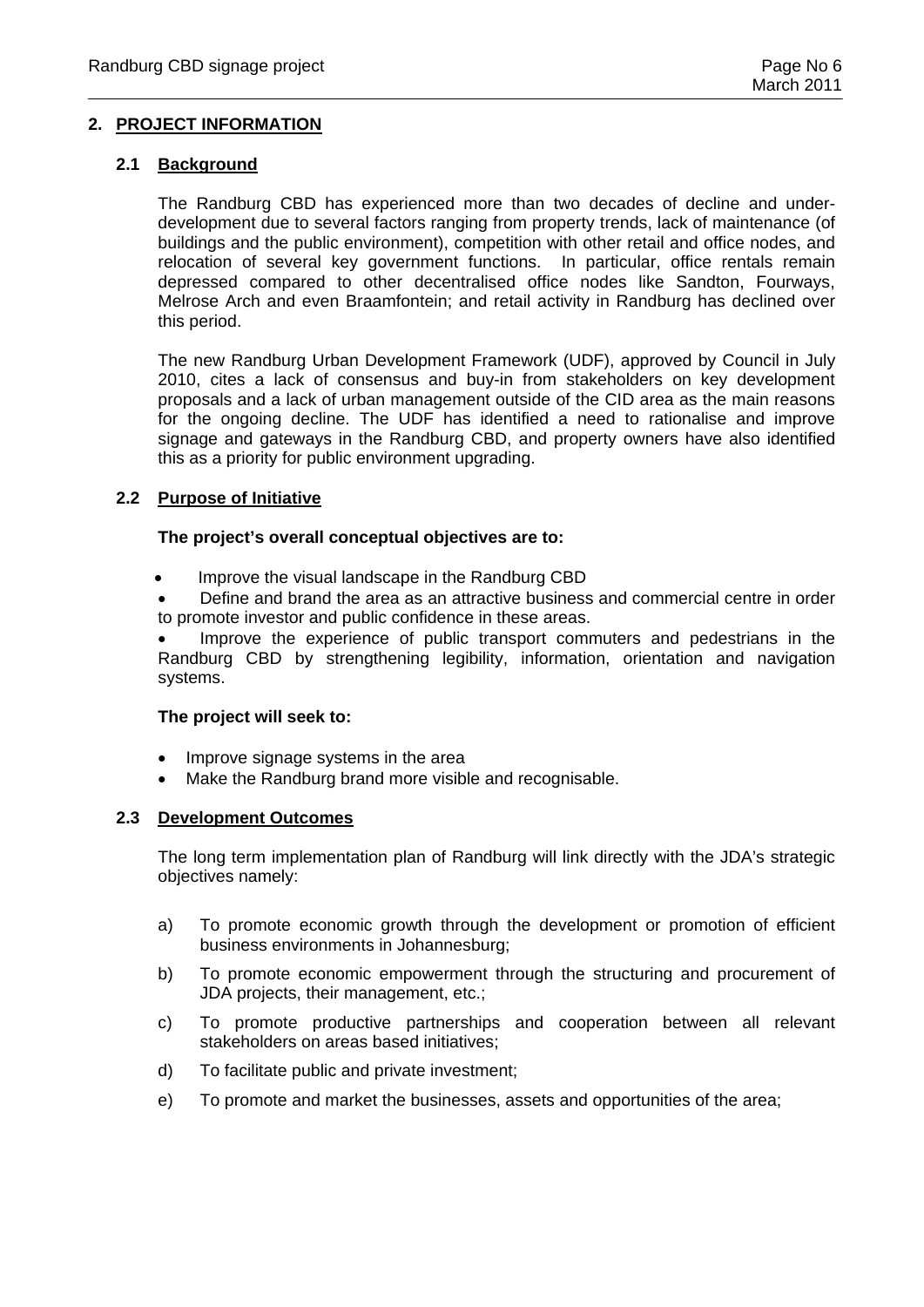## **2.4 Location**

The Randburg CDB which consists of a number of streets in Randburg such as Hill Street, Braam Fisher Drive, Selkirk Ave, Jan Smuts Ave, Main Street including the areas which are managed by the CID

## **3. APPOINTMENT**

The JDA is requesting quotations from urban designers and traffic engineers who together, will form the professional team that provides the consulting services as identified in the scope of work.

The professional services required are outlined per discipline below. This is followed by **item 3.3 which ALL applicants are required to take careful note of.**

## **3.1 Urban Designer**

The urban designer is required to be registered with an appropriate professional body, and to have the relevant skills, experience, and capacity to deliver the scope of work within the required time frame.

#### **The scope of work is as follows:**

Review the Randburg CBD Urban Design Framework and thoroughly investigate the study area to:

- a) Present a conceptual analysis of movement and transport patterns, and the incidence of signage (in collaboration with the traffic engineer).
- b) Make recommendations about what action is required to rationalise and improve signage systems in the Randburg CBD (in collaboration with the traffic engineer). This should include proposals on:
	- Landmark and gateway elements.
	- Reducing signage clutter and duplication.
	- Outdoor advertising guidelines and enforcement in the Randburg CBD.
	- Information and navigation signage systems for private vehicles, public transport, and pedestrians.
	- Branding and place-making strategies.
- c) Prepare conceptual designs for the priority interventions emerging from these recommendations, indicative cost estimates, and a proposed implementation plan.
- d) Prepare detailed designs that can be used to inform the tender for installation of the gateway elements and other priority interventions within a defined construction budget.

## **3.2 Traffic Engineer**

The traffic engineer is required to be registered with an appropriate professional body, and to have the relevant skills, experience, and capacity to deliver the scope of work within the required time frame.

The scope of work for the rationalization of the signage is as follows: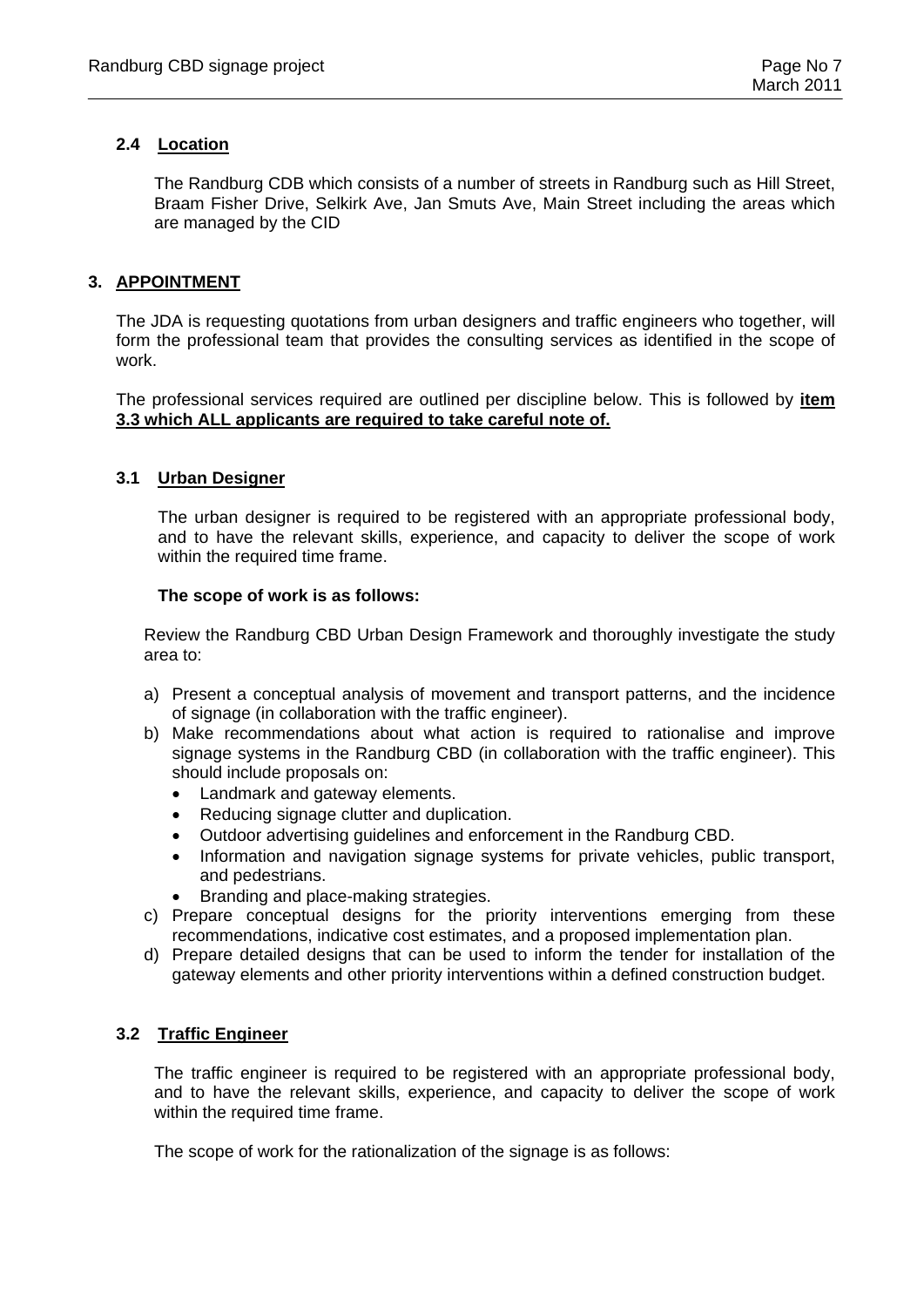Review the Randburg CBD Urban Design Framework and thoroughly investigate the study area to:

- a) Present a conceptual analysis of movement and transport patterns, and the incidence of signage (in collaboration with the urban designer).
- b) Make recommendations about what action is required to rationalise and improve signage systems in the Randburg CBD (in collaboration with the urban designer). This should include proposals on:
	- Landmark and gateway elements.
	- Reducing signage clutter and duplication.
	- Information and navigation signage systems for private vehicles, public transport, and pedestrians.
- c) Inform the conceptual designs for the priority interventions emerging from these recommendations, to ensure compliance with traffic sign regulations and JRA practice.

## **3.3 Notes**

- 3.3.1 Packaged proposals to render more than one service will **not** be accepted.
- 3.3.2 Applicants are however free to submit **separate** proposals for more than one discipline but will only be appointed for one, except in the case of civil and electrical engineering services where consideration will be given to appoint a multidisciplinary enterprise. Such an enterprise must however submit a **separate** price for each service.
- 3.3.3 If applicants choose to tender for more than one discipline, they are required to purchase a document for **each** discipline.
- 3.3.4 Applicants are to ensure that they have adequate resources to undertake the work under stringent timeframes.
- 3.3.5 Tenderers are required to take cognisance of the role of the other professionals as described in this proposal call and work coherently with them where required.
- 3.3.6 The JDA reserves the right to ask tenderers to replace any member/s of the proposed team if they do not meet the JDA requirements.
- 3.3.7 Successful tenderers will be required to sign the JDA's Standard Form Agreement and appendices which are attached as Annexure H for information purposes.

## **4. PRICING**

## **4.1 Urban Designer**

- The Urban Designer should provide a price for the scope of work as identified above.
- In addition the Urban Designer should separately provide a price for the construction oversight.

## **4.2 Traffic Engineer**

- The Traffic Engineer should provide a price for the scope of work as identified above
- In addition, the Traffic Engineer should separately provide a price for the construction oversight.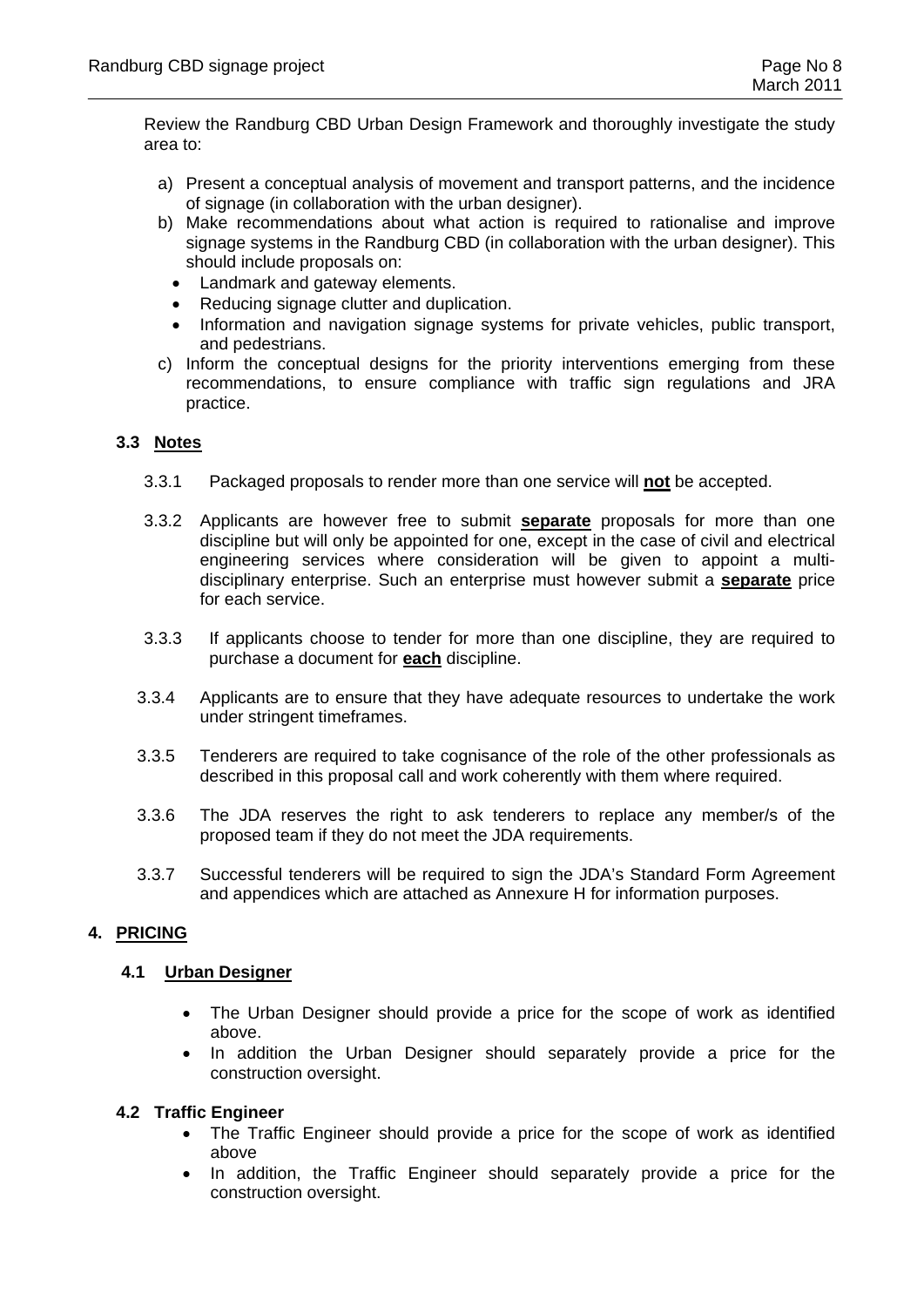## **4.3 Notes**

- 4.3.1 Fees **must** include standard disbursements.
- 4.3.2 In determining their fees, tenderers must take cognisance of the duplication and repetitive nature of the envisaged design work.
- 4.3.3 Tenderers must ensure that the final fee value is correctly carried over to the "OFFER" page. The value depicted on the offer page will be regarded as the tendered amount.
- 4.3.4 Successful tenderers will be remunerated in accordance with JDA's Standard Form Agreement, Appendix 4 which is included under Annexure H for information purposes.

## **5. PROGRAM**

The project is to proceed in accordance with the following stringent timeframes :

| <b>Deliverable</b>                                                                                                          | <b>Date</b> |
|-----------------------------------------------------------------------------------------------------------------------------|-------------|
| 1. Professional team tender publication                                                                                     | 18/03/11    |
| 2. Professional team tender closure                                                                                         | 04/04/11    |
| 3. Professional team appointment                                                                                            | 07/04/2011  |
| 4.1<br>Presentation of draft signage design plan                                                                            |             |
| 4.2<br>Draft Presentation by Urban designer which will incorporate the gateways,<br>public art and branding recommendations | 02/05/201   |
| 5. Presentation to Exco                                                                                                     | 16/05/11    |
| 6. Presentation of detailed designs                                                                                         | 30/05/11    |

## **6. PRESENTATION OF PROPOSALS**

Submissions are to consist of a short (not to exceed 30 pages) and comprehensible report that must provide the JDA with sufficient information to make a sound and fair evaluation of the proposal as well as the experience, capability and financial standing of the applicant to undertake and manage the project successfully. The report should address the requirements in the proposal call document and **use the same item numbers as below** for the required sections of the report. The following information must be clearly spelt out.**(Preferably with dividers indicating each section)**

- 6.1 Company Background, lists of **SIMILAR (not all)** projects including client name, contact person and telephone number, description of the works, and value of the works on which the company's fee was based.
- 6.2 Details of directors and shareholders (and members in the case of close corporations). In the case of wholly owned subsidiaries details of the holding company must also be provided.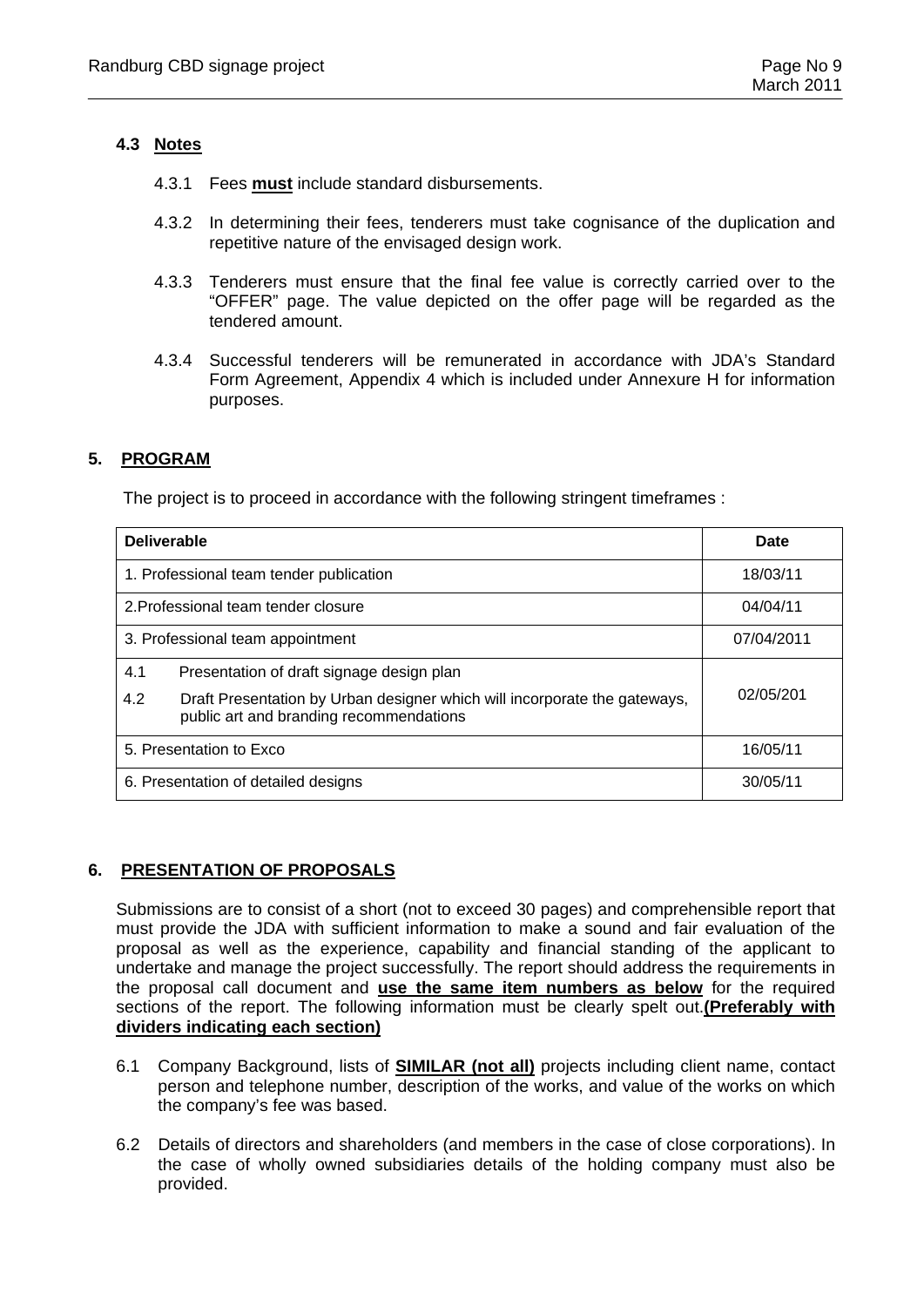- 6.3 Provide an organogram of the individuals to be involved on this project and note their designations. Attach detailed résumé's of said individuals. A company profile showing all members' CV's is not acceptable in this regard but may be submitted in addition to the specific requirement above.
- 6.4 A detailed statement of the applicant's approach and methodology for accomplishing the assignment. This section should show the tenderer's understanding of the process and input required towards the completion of the required services.
- 6.5 Applicants are required to submit detailed fee proposals based on the requirements set out in item 4 above and ensure that the final fee value is correctly transferred to the "OFFER" page.
- 6.6 The applicant's SMME status.
- 6.7 A **certified copy** of the organisation's Professional Indemnity Insurance indicating the value per claim, excess, and expiry date. A minimum cover of R 2 000 000.00 is required. This is note required for the community participation consultant and the surveyor.
- 6.8 An **original** Tax Clearance Certificate.
- 6.9 A statement from an independent auditor / accountant regarding the tenderer's financial standing to undertake this project.
- 6.10 A statement of the company's turnover per annum over the last 3 years and also a statement of estimated turnover of current commitments from 1 July 2010 to 30 June 2011.
- 6.11 Tenderers are to illustrate where the proposed team is currently committed and what percentage of their time is spent on said commitments. The value of each commitment must also be declared as well as a percentage estimate of the time planned to be dedicated to this project.
- 6.12 Company's and individuals' memberships to professional bodies, etc.
- 6.13 The annexures to this RFP must be completed in full. If additional relevant information is to be included, attach same directly behind the page of the annexure to which the information applies (references in the RFP to other documentation attached in any other positions to that stipulated will **NOT** be considered).

## 6.14 **The "OFFER" page must be completed in full and signed**.

6.15 Tenderers are required to submit **2 copies** of their proposals (1 original plus 1 copy).

## **Note for joint ventures**

- The items above are to be addressed and completed by **EACH** member of the joint venture.
- An agreement between all parties of the joint venture is to accompany the tender submission
- A lead consultant is to be appointed and noted in the submission
- BEE status is to be based on a profit sharing ratio and is to be verified by independent auditors if the tender is successful. This will be for the tenderers cost.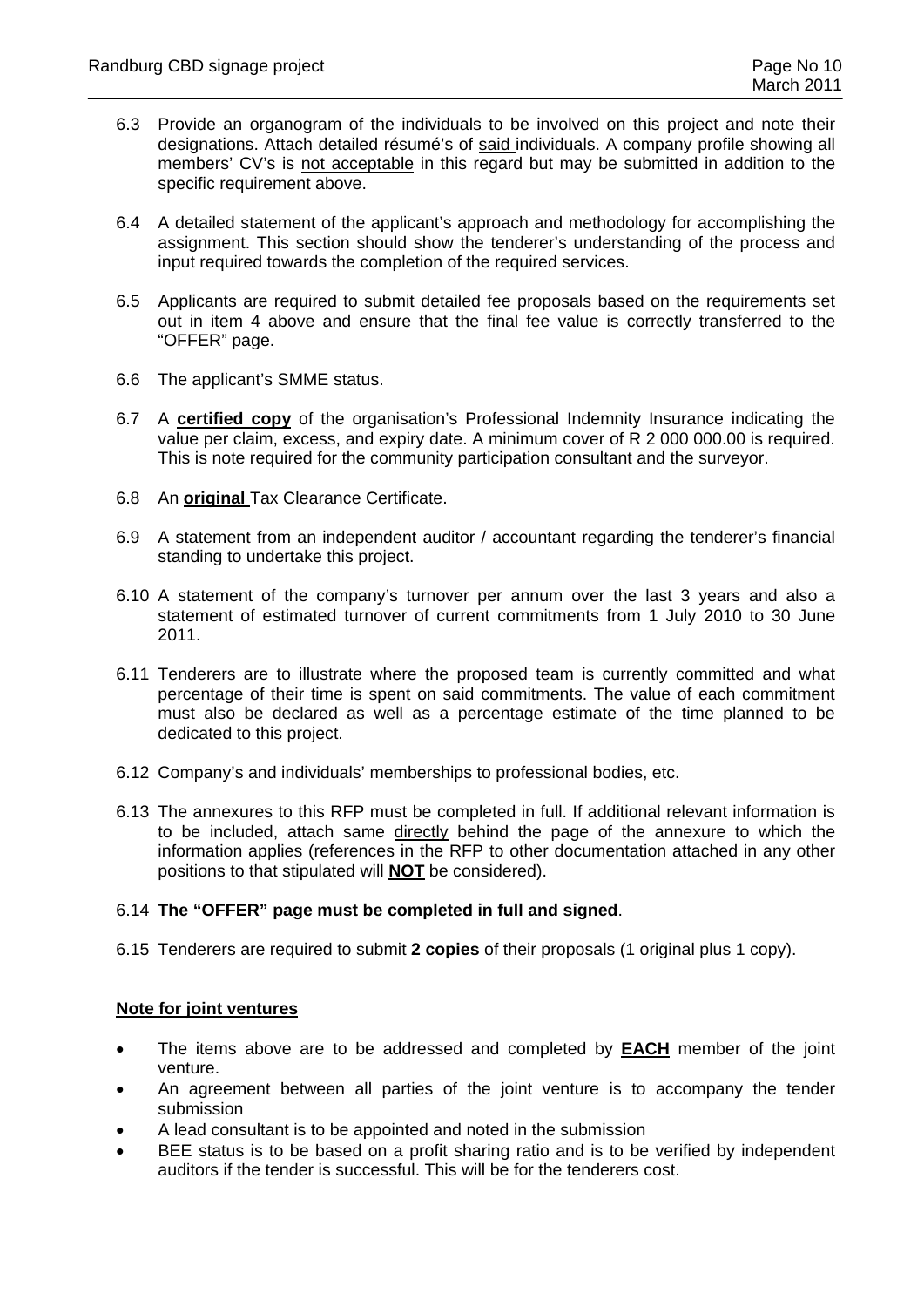#### **Failure to comply with the requirements in Item 6 will result in tenderers been negatively scored for responsiveness or disqualified for non-compliance.**

## **7. ASSESSMENT CRITERIA**

Submissions will be evaluated on the following criteria :

- **Technical**
- BEE status
- Price / BEE for this work would be 80:20 for tenders below R 500k

#### **7.1 Technical**

The technical assessment is based on :

- 7.1.1 compliance: tenderers will be disqualified for failure to attach an original and valid tax clearance certificate, and for failure to complete the OFFER page in full.
- 7.1.2 responsiveness: tenderers will loose points if the items requested under item 6 above (excluding points numbered 6.8 and 6.14 which are addressed in point number 7.1.1 above) are not submitted or are not submitted as stipulated
- 7.1.3 capability: refers to the qualifications and previous relevant experience of the proposed team members (refer point 6.3 above)
- 7.1.4 previous experience: refers to the company's experience in delivering projects of a similar nature and size to the one being tendered for with specific reference to urban neighbourhoods in decline (point 6.1 above)
- 7.1.5 capacity: relates to the tenderers ability to deliver the project on time, within budget, and according to the required specification. Accordingly the availability of suitably qualified professionals to execute the works will be considered (response to point number 6.11 above), as well as the tenderers financial standing (refer points 6.9 and 6.10).

In addition, the technical appraisal will consider soundness of methodology (point 6.4 above) to be employed in tackling scope of work.

#### **7.2 BEE Status**

BEE status is based on the standard JDA Procurement System Documentation and is determined from key empowerment criteria, incorporating ownership, executive management, senior management, and staff to be employed on this project. This information is derived from the tenderers response to Annexure B herewith.

The percentage allocated to each criteria is then multiplied by the following weightings :

| Shareholding                | : 40 |
|-----------------------------|------|
| <b>Executive Management</b> | :25  |
| Senior Management           | :15  |
| Staff                       | :20  |

## **7.3 Price and Empowerment**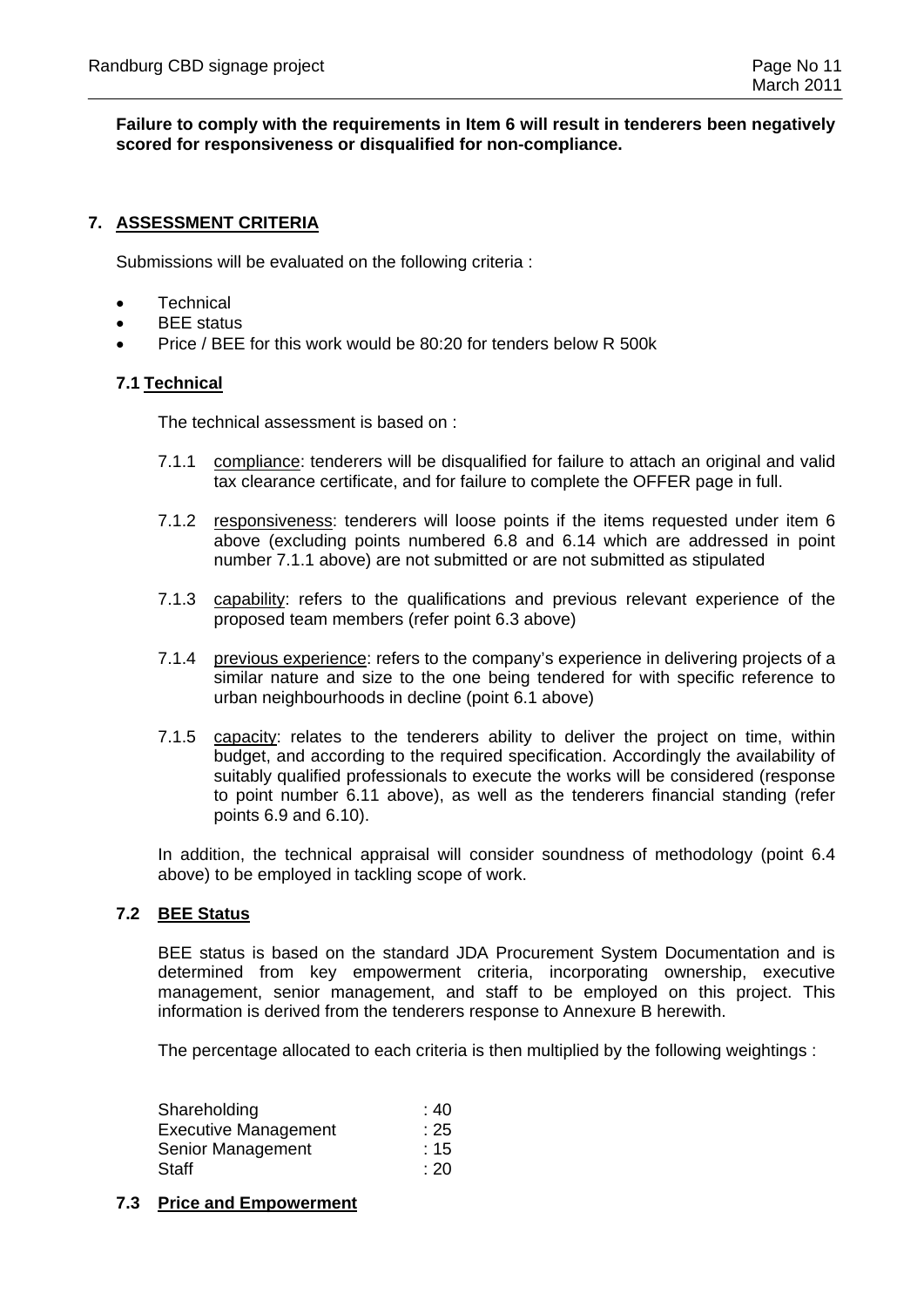80 (Eighty) points are then awarded for price and 20 (twenty) for BEE in terms of the JDA Procurement Policy 80:20 split for disciplines where fees fall below R 500k.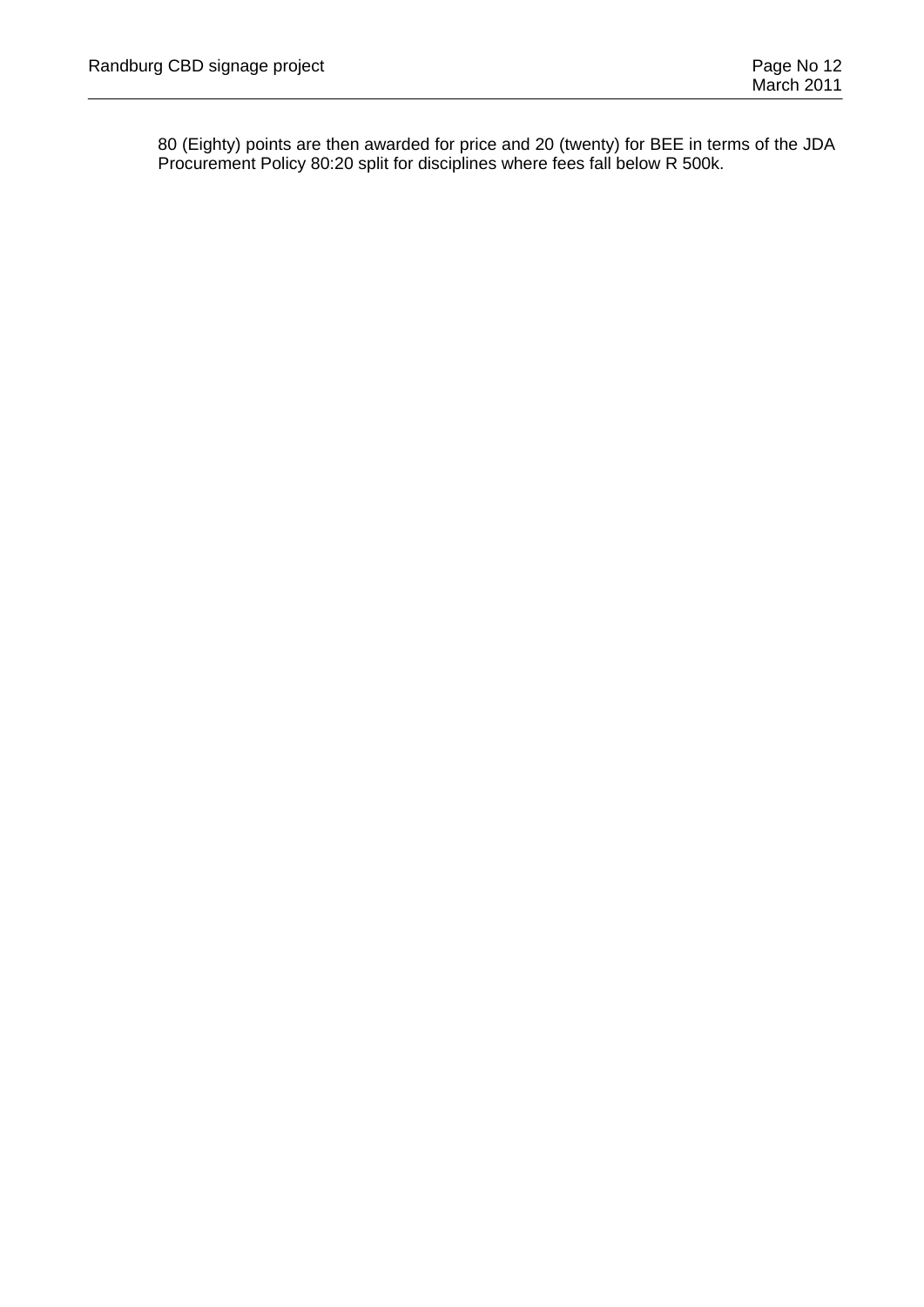## **8. CLOSING DATE TIME AND VENUE FOR SUBMISSIONS**

The completed tender document shall be placed in a sealed envelope. The words :

#### **"Quotation for Contract No. Randburg / Urban/CN001**

#### **"Quotation for Contract No. Randburg /Traffic Eng/ CN002**

must be written / typed clearly on the envelope. The envelope must be deposited in the tender box at the

#### **Johannesburg Development Agency,**

#### **Ground Floor**

#### **The Bus Factory**

## **3 President Street**

#### **Newtown**

only between the hours of 07H00 and 12H00**.** 

**The Tender closes at 12h00 on 04 April2011.** 

Envelopes will be stamped on receipt. There will be no public opening of tenders.

## **NO LATE / TELEPHONIC / FAXED / POSTAL TENDERS WILL BE ACCEPTED OR CONSIDERED**.

The Johannesburg Development Agency's selection of qualifying tenders shall be in the Johannesburg Development Agency's sole discretion and shall be final. The Johannesburg Development Agency does not bind itself to accept any particular Tender and no correspondence will be entered into.

Queries can be addressed in writing to:

Celestine Mouton E-mail : cmouton@jda.org.za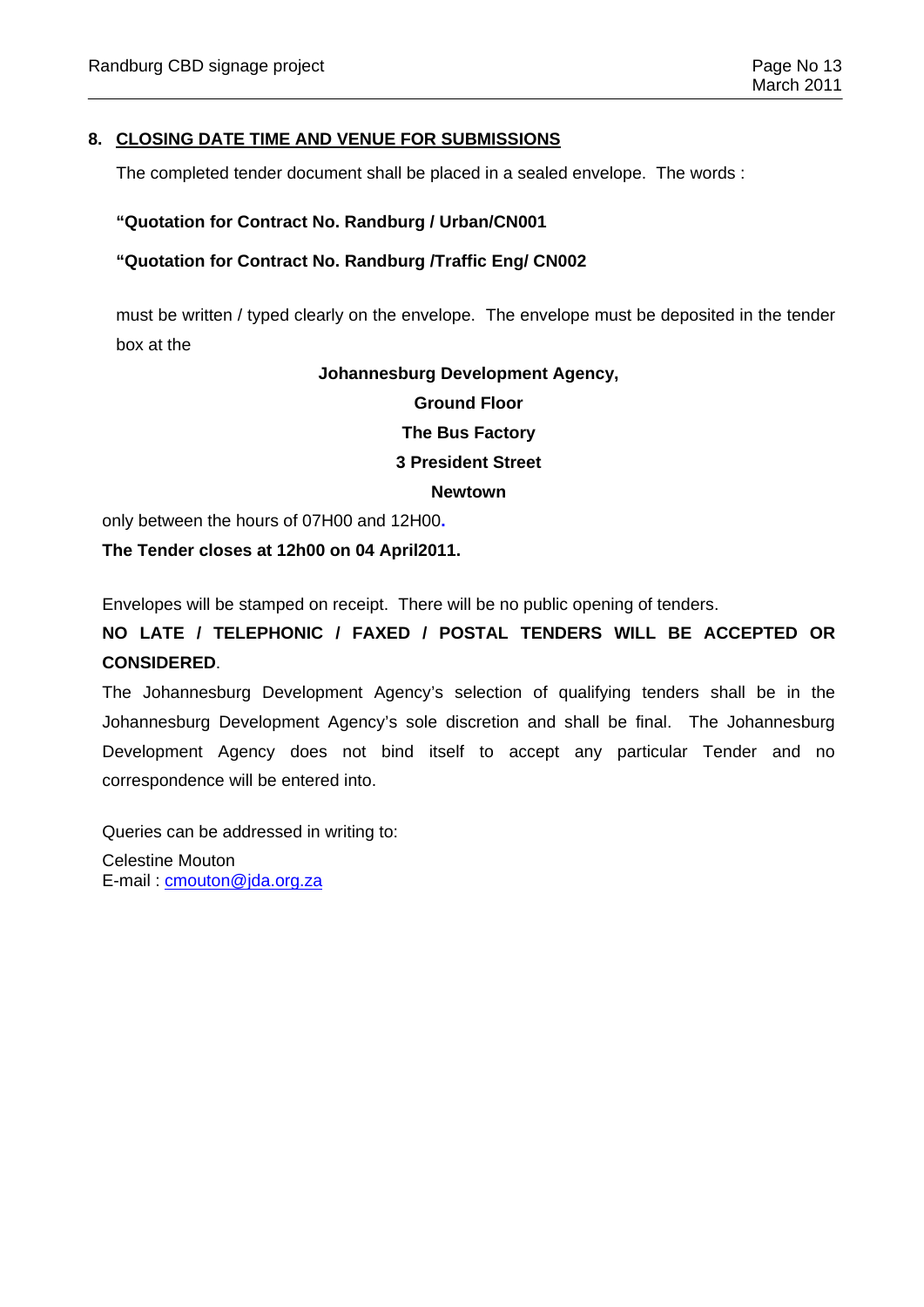## **ANNEXURE A**

## **CONSULTANTS INFORMATION**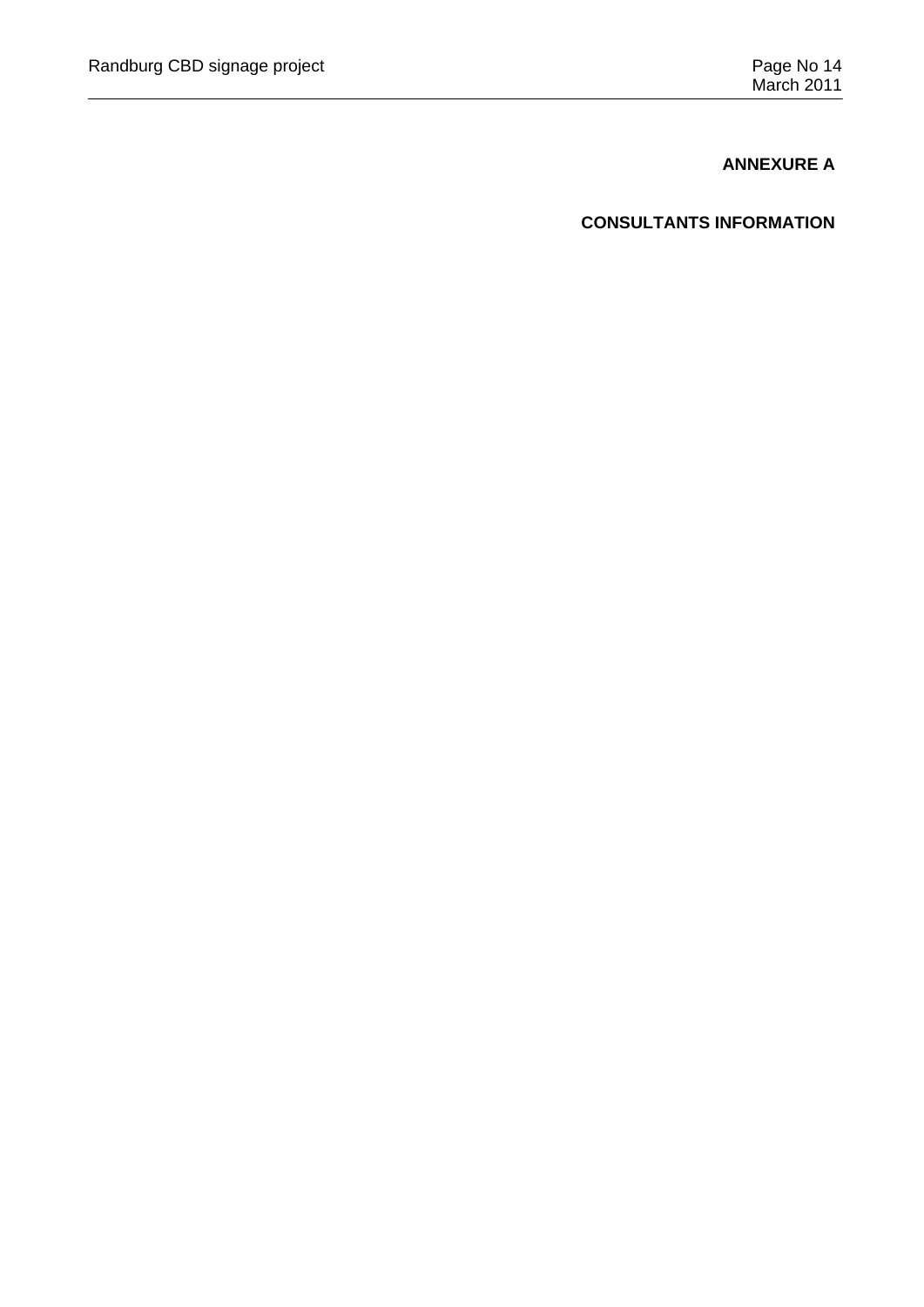## **ANNEXURE B**

**BEE DECLARATION**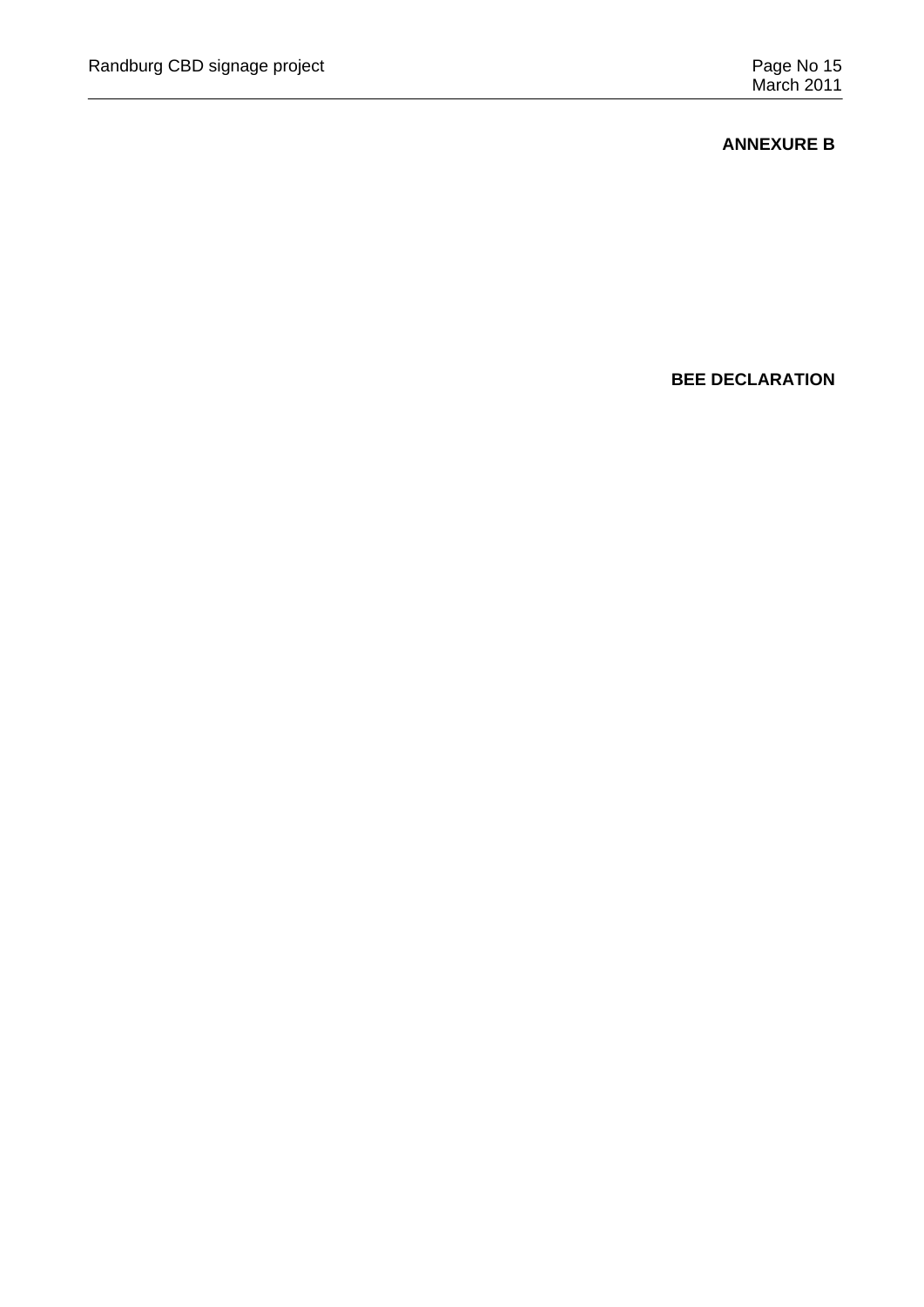**ANNEXURE C** 

**DECLARATION OF INTEREST**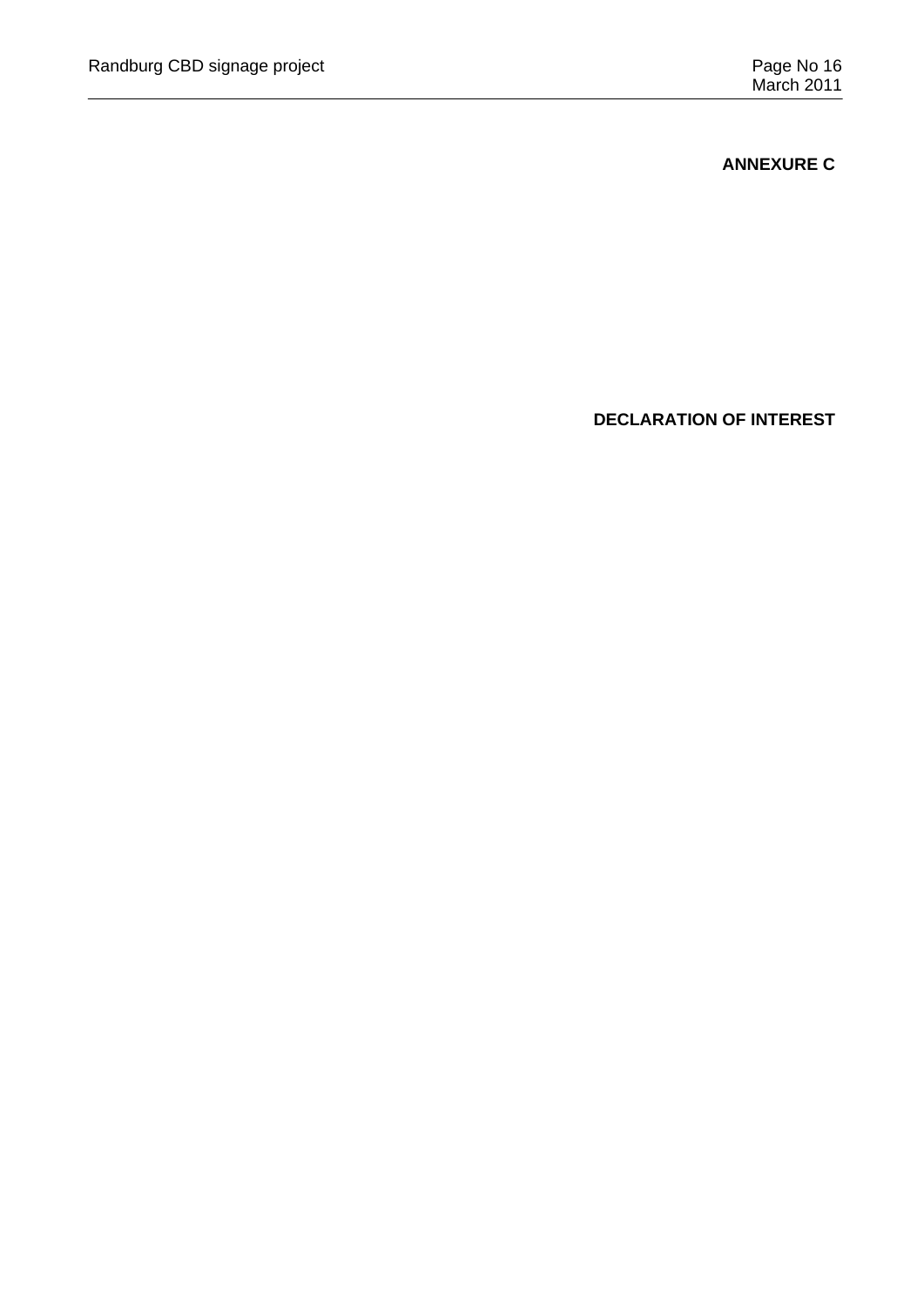## **ANNEXURE D**

**DECLARATION OF PAST SCM PRACTICIES**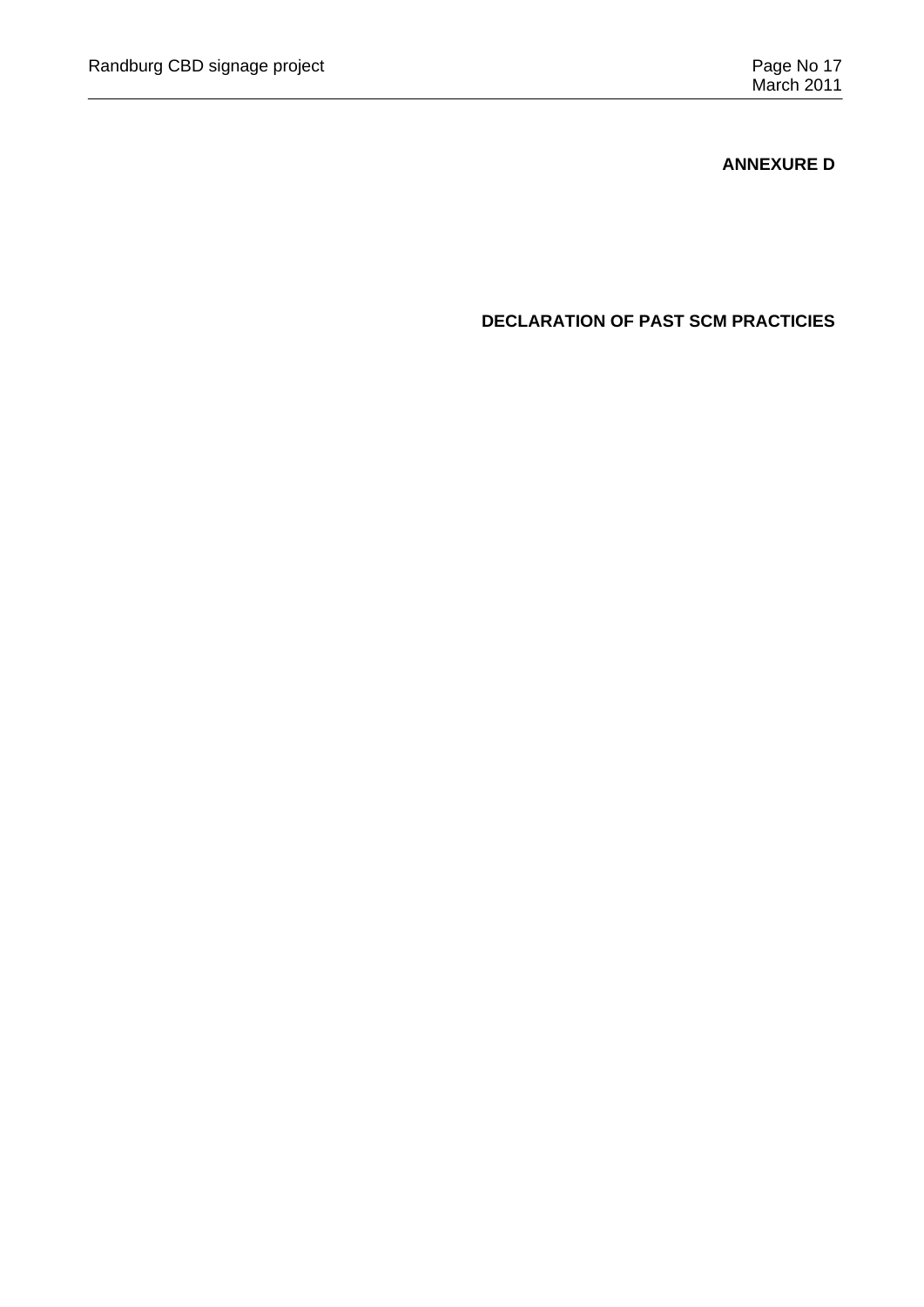## **ANNEXURE E**

**DECLARATION OF PROCUREMENT ABOVE R 10 M**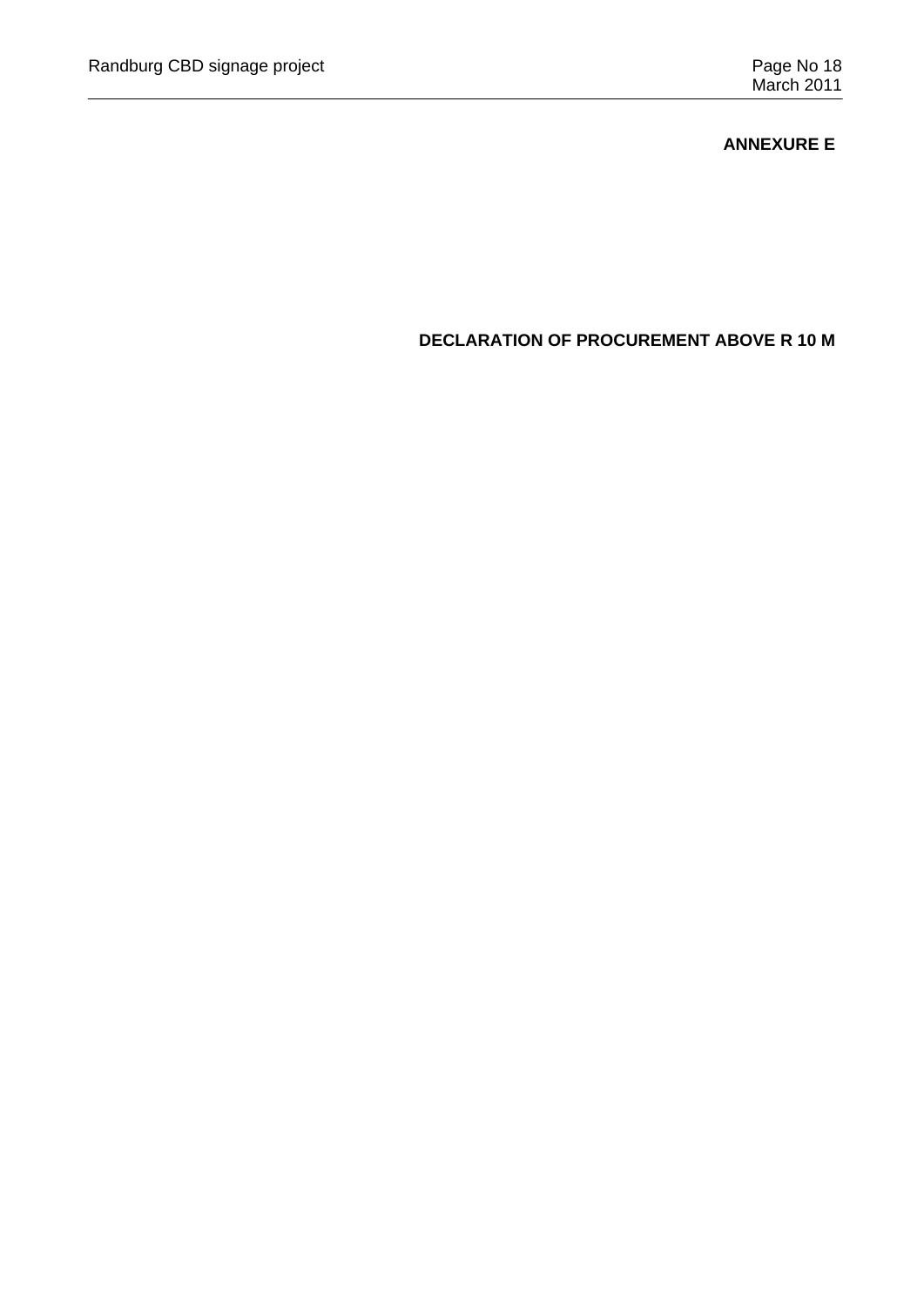## **ANNEXURE F**

**CONTRACT FORM**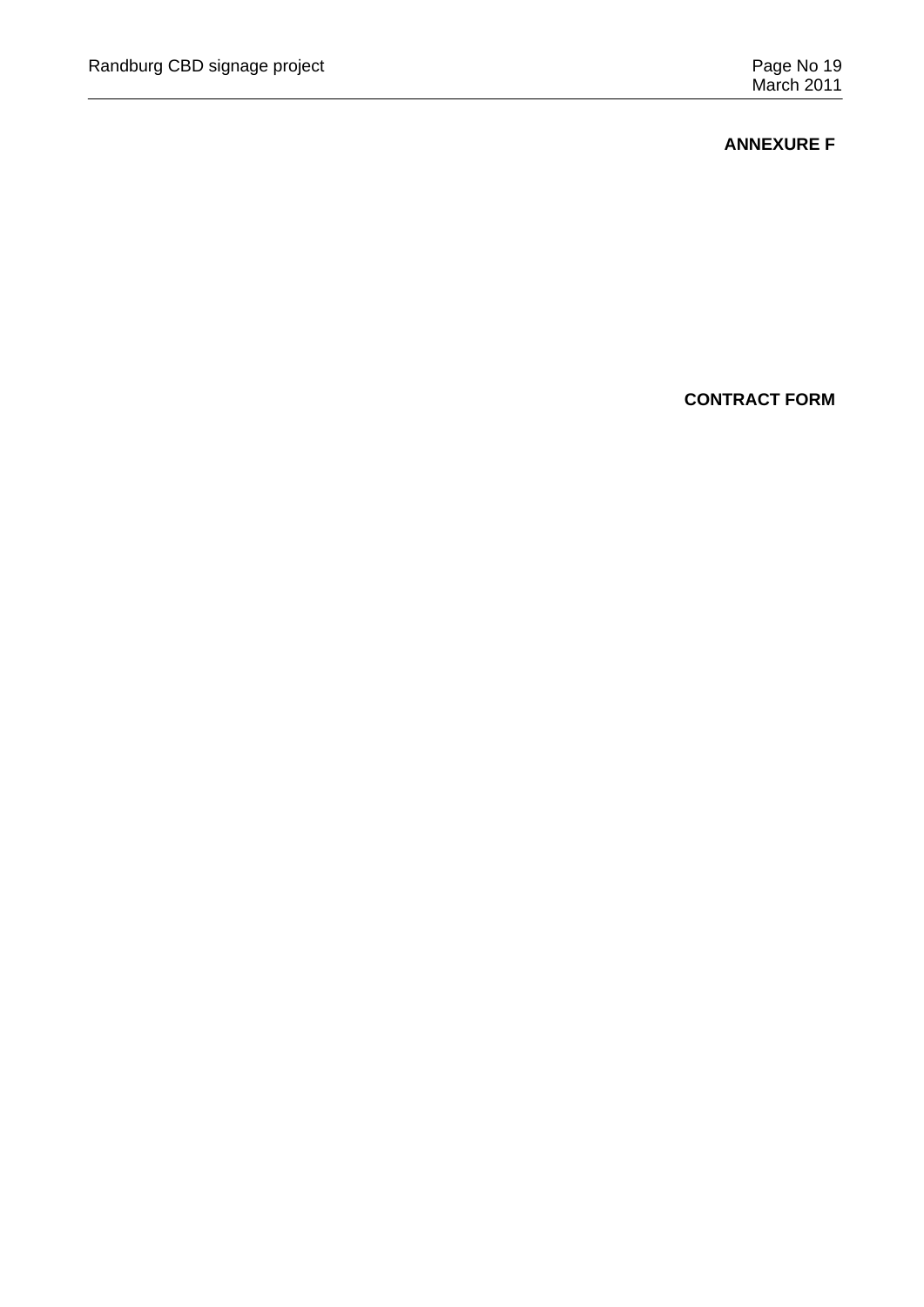**ANNEXURE G** 

**TAX CLEARANCE REQUIREMENTS**